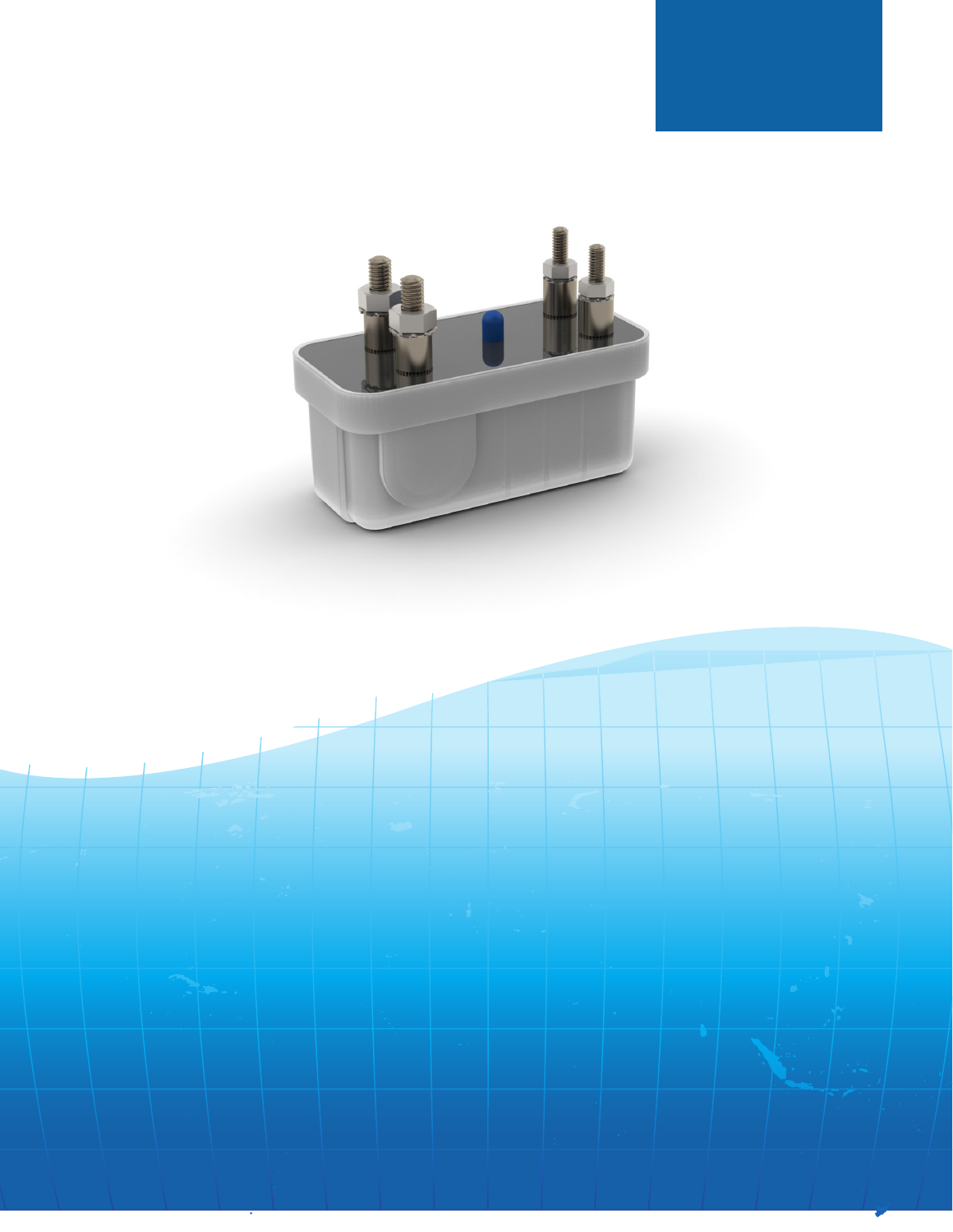

### **MiniTACTOR<sup>TM</sup> | <b>P125 30 Amp**

## **PRODUCT SPECIFICATIONS**

| <b>Specifications</b>                                                                                                                                                                                                                  | <b>Units</b>                                             | <b>Data</b>                                    |
|----------------------------------------------------------------------------------------------------------------------------------------------------------------------------------------------------------------------------------------|----------------------------------------------------------|------------------------------------------------|
| <b>Contact Arrangement</b>                                                                                                                                                                                                             | Form X                                                   | SPST-NO                                        |
| Dielectric at Sea Level                                                                                                                                                                                                                | <b>Vdc</b>                                               | 6000                                           |
| <b>Contact Voltage, Operating Max</b>                                                                                                                                                                                                  | Vdc                                                      | 1200                                           |
| <b>Continuous Current Carry, Max (8 AWG)</b>                                                                                                                                                                                           | $\mathsf{A}$                                             | 30                                             |
| <b>Electrical Life (Resistive Load)</b><br>Make and Break, 1A @ 1200Vdc<br>Make and Break, 5A @ 1000Vdc<br>Make and Break, 10A @ 800Vdc<br>Make and Break, 20A @ 600Vdc<br>Make and Break, 50A @ 300Vdc<br>Make and Break, 50A @ 24Vdc | Cycles<br>Cycles<br>Cycles<br>Cycles<br>Cycles<br>Cycles | 1000<br>1000<br>2000<br>5000<br>5000<br>50,000 |
| <b>Mechanical Life</b>                                                                                                                                                                                                                 | Cycles                                                   | 1,000,000                                      |
| Contact Voltage Drop, Max @ 50A                                                                                                                                                                                                        | mV                                                       | 100                                            |
| Contact Resistance, Max @ 50A (after<br>30 sec)                                                                                                                                                                                        | mOhms                                                    | 3.25                                           |
| <b>Operate Time, Max</b>                                                                                                                                                                                                               | ms                                                       | 25                                             |
| <b>Release Time, Max</b>                                                                                                                                                                                                               | ms                                                       | 8                                              |
| Vibration, Sinusoidal (50-200Hz Peak)                                                                                                                                                                                                  | G                                                        | 5                                              |
| Shock, Operating, 1/2 Sine, 11ms                                                                                                                                                                                                       | G                                                        | 20                                             |
| Temperature, Operating Range 1/                                                                                                                                                                                                        | $^{\circ}C$                                              | $-40$ to $+65$                                 |
| Humidity, No Freezing or<br>Condensing at Low Temperature                                                                                                                                                                              | <b>RH</b>                                                | 5% to 85%                                      |
| Weight                                                                                                                                                                                                                                 | grams                                                    | 90                                             |

### **CURRENT CARRY RATINGS**



### **COIL RATINGS @ 25°C 2/**

| <b>Coil P/N Designation</b>                                              | B                                | C                                | F                                   |
|--------------------------------------------------------------------------|----------------------------------|----------------------------------|-------------------------------------|
| <b>Coil Voltage, Nominal</b>                                             | $12$ Vdc                         | $24$ Vdc                         | 48 Vdc                              |
| <b>Coil Voltage, Max</b>                                                 | 16 Vdc                           | 32 Vdc                           | $64$ Vdc                            |
| Pick-up Voltage, Max                                                     | $7.5$ Vdc                        | $15$ Vdc                         | $30$ Vdc                            |
| Drop Out Voltage, Max                                                    | 5 Vdc                            | 9 Vdc                            | 18 Vdc                              |
| Drop Out Voltage, Min                                                    | $0.20$ Vdc                       | $0.40$ Vdc                       | $0.80$ Vdc                          |
| Coil Resistance, +/-10%                                                  | 70 Ohms                          | 280 Ohms                         | 1092 Ohms                           |
| <b>Coil Current at Nominal Voltage</b>                                   | 0.170A                           | 0.085A                           | 0.045A                              |
| <b>Recommended External Coil</b><br><b>Suppression</b><br>(not included) | SMAJ40CA<br>or<br>P6KE47CA-E3/54 | SMAJ40CA<br>or<br>P6KE47CA-E3/54 | SMAJ100CA<br>or<br><b>P6KE120CA</b> |

# ADVANCED SWITCHING SOLUTIONS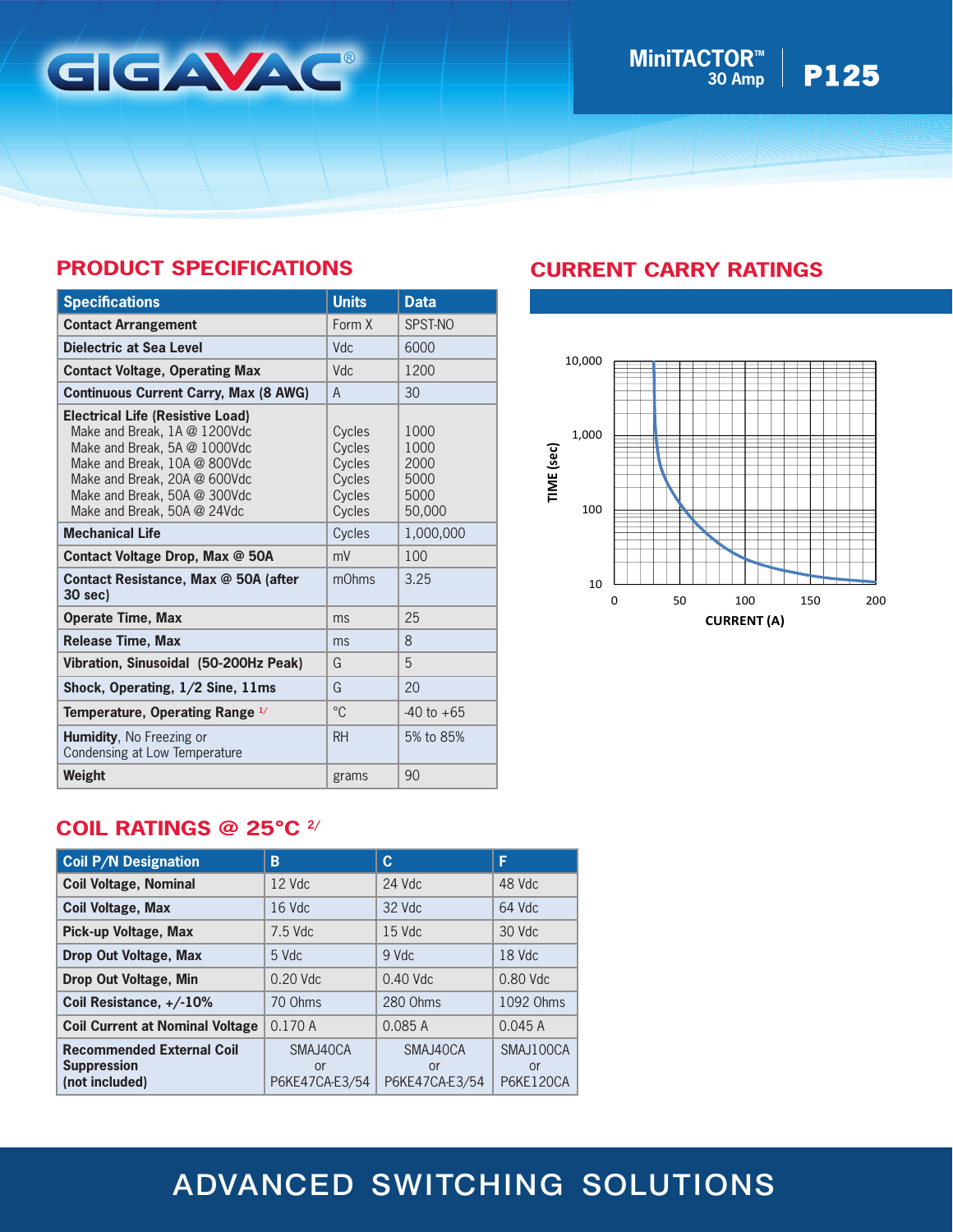

### **DIMENSIONS**



PIK-AS Austria GmbH | Elektrotechnische Fabrikate | AT-7433 Mariasdorf Tel.: +43 [3353](mailto:info%40gigavac.com?subject=) 7613 | Fax: +43 [3353](http://www.gigavac.com) 7612 | office@pikas.at | www.pikas.at